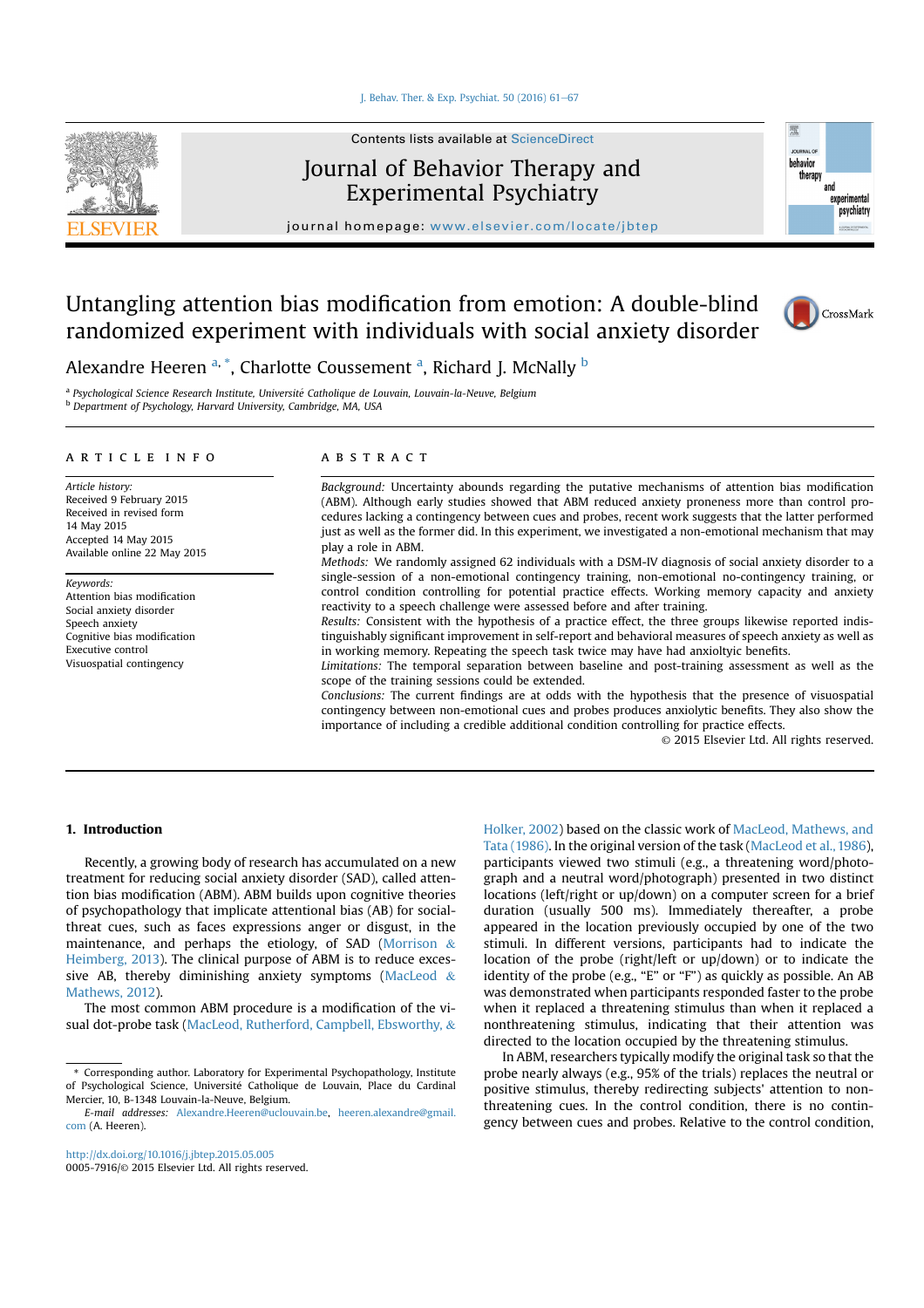ABM reduces symptoms in people with SAD, as several studies have shown (e.g., Amir et al., 2009; Heeren, Reese, McNally, & Philippot, 2012; Li, Tan, Qian, & Liu, 2008; Schmidt, Richey, Buckner, & Timpano, 2009). These findings have suggested that ABM could have important clinical potential for treating SAD, as it entails a very simple protocol, little effort and motivation from the patient, little contact with a mental health professional, and can be easily disseminated.

However, despite these promising initial results, recent evidence suggests that the picture may be more complicated than initially thought as several studies with inconsistent findings have been published. More specifically, some studies have shown that ABM and the no-contingency condition did not significantly differ at post-training, neither for AB nor for anxiety symptoms (e.g., Julian, Beard, Schmidt, Powers, & Smits, 2012; McNally, Enock, Tsai, & Tousian, 2013). On measures of anxiety, socially anxious participants in the control group exhibited statistically significant improvement indistinguishable from that of participants in the ABM group. Several explanations have been formulated.

According to Klumpp and Amir (2010), such a training procedure, regardless of the direction of the contingency between emotional probes and cues, may bolster top-down executive control in ways that strengthen one's ability to reduce anxiety proneness. In an experiment providing data congruent with this hypothesis, they randomly allocated moderately socially anxious individuals to one of three different conditions: (1) training to attend to non-threat (i.e., ABM), (2) attend to threat, or (3) a control condition in which there was no contingency between cues and probes. After a single-session, individuals who were trained to attend to threat as well as those receiving ABM reported less state anxiety in response to an impromptu speech compared to individuals in the no-contingency control condition.

An alternative account is that attention training is effective to bolster top-down control in ways that reduce anxiety regardless of the presence of a contingency. Accordingly, McNally et al. (2013) reported an experiment in which they randomly assigned speechanxious individuals to one of the three training conditions mentioned above while also including self-report and behavioral measures of executive attention control before and after the training. After four sessions of training, participants, irrespective of group assignment, exhibited significant decreases in self-report, behavioral, and physiological measures of anxiety associated with a speaking task. More importantly, all three training conditions improved attentional control. Heeren, Mogoașe, McNally, Schmitz, and Philippot (2015) corroborated these findings.

Finally, several authors have suggested a third explanation (e.g., Cristea, Kok, & Cuijpers, 2015; Emmelkamp, 2012). Because ABM and the no-contingency condition performed indistinguishably well, one cannot rule out the possibility of mere practice/test-retest effects. Indeed, all three groups in the McNally et al. (2013) experiment improved on multiple measures of anxiety, and this finding is consistent with a practice effect or a placebo effect. Merely undergoing the speech task twice may have reduced anxiety in all three groups. Alternatively, positive expectancy or placebo effects may be engendered by any sort of computerized training that participants believe may help them. A positive expectancy fostered by such training may encourage socially anxious subjects to engage in previously-avoided social activities, emboldened by the belief that training has equipped them to enter social situations with ease and confidence. Consequently, repeated exposure to previously-avoided situations would likely diminish their distress and correct any problematic beliefs that can sustain social anxiety. Consistent with this possibility, Enock, Hofmann, and McNally (2014) found that highly socially anxious subjects who were randomized to either ABM or no-contingency conditions exhibited indistinguishably larger reductions in self-reported anxiety symptoms than did individuals in a wait-list control group. Subjects who merely completed online questionnaires without any sort of training at all did not improve.

As a consequence, these puzzling findings raise questions about the mechanisms of ABM's effectiveness. Moreover, the understandable focus on AB for emotional stimuli has led to neglect of other non-emotional mechanisms that may drive ABM (Heeren, De Raedt, Koster, & Philippot, 2013). However, regardless of their emotional valence, repeated exposure to pairs of faces, such as those in most ABM studies for SAD, may act as a traditional exposure therapy as may the speech challenge tests that some investigators have used.

Hence, the main aim of the present study was to examine the impact of both contingency-based and no-contingency-based ABM paradigms that do not involve any emotional material, but rather involve geometric shapes devoid of emotional significance on topdown executive control of attention and on anxiety. In the present double-blind experiment, we randomly assigned 62 individuals with a DSM-IV diagnosis of SAD to one of three conditions: 1) a non-emotional attention training with a contingency between cues and probes (hereafter called the "Contingency Condition"), 2) a non-emotional attention training without such a contingency (Nocontingency condition), and 3) a Control condition (a mere discrimination task to control for test-retest effects). Rather than using a wait-list control group, we used this third condition to maintain optimal blinding of both the assessors and the participants.

We had several predictions. First, if attention training is effective because of increased attentional control arising from any contingency-based procedure regardless of the direction of attention, then participants in the contingency condition should exhibit greater improvement than participants in the two other conditions on measures of top-down control as well as measures of anxiety. By constrast, if attention training is effective regardless of the presence of a contingency, the non-emotional training with a contingency and the non-emotional training without a contingency should exhibit greater improvement than should the control condition. Finally, if improvements in both top-down control and anxiety result from a practice/test-retest effect, all groups should exhibit improvement.

## 2. Method

## 2.1. Participants

We recruited 62 individuals with a primary DSM-IV diagnosis of Generalized SAD (American Psychiatric Association, 1994) from the Université Catholique de Louvain community. To guard against placebo (expectancy) effects, we did not inform participants of any potential anxiolytic benefits of the training procedures. A total of 603 volunteers responded to our invitation to participate in a study investigating the mechanisms underlying social interaction among shy people. As depicted in Fig. 1, 77 individuals met the initial eligibility criteria as assessed via a screening questionnaire. These criteria were (a) scoring above 56 on the self-report version of the Liebowitz Social Anxiety Scale (LSAS; Liebowitz, 1987), (b) having no current substance abuse or dependence, (b) having no current heart, respiratory, neurological problems, or use of psychotropic medications, (c) having no current psychological or psychiatric treatment, and (d) having normal or corrected-to-normal vision. Subsequently, these 77 individuals completed a structured interview to assess diagnostic eligibility. To confirm the diagnosis of Social Anxiety Disorder, we administered the social phobia section of the Mini International Neuropsychiatric Interview (MINI;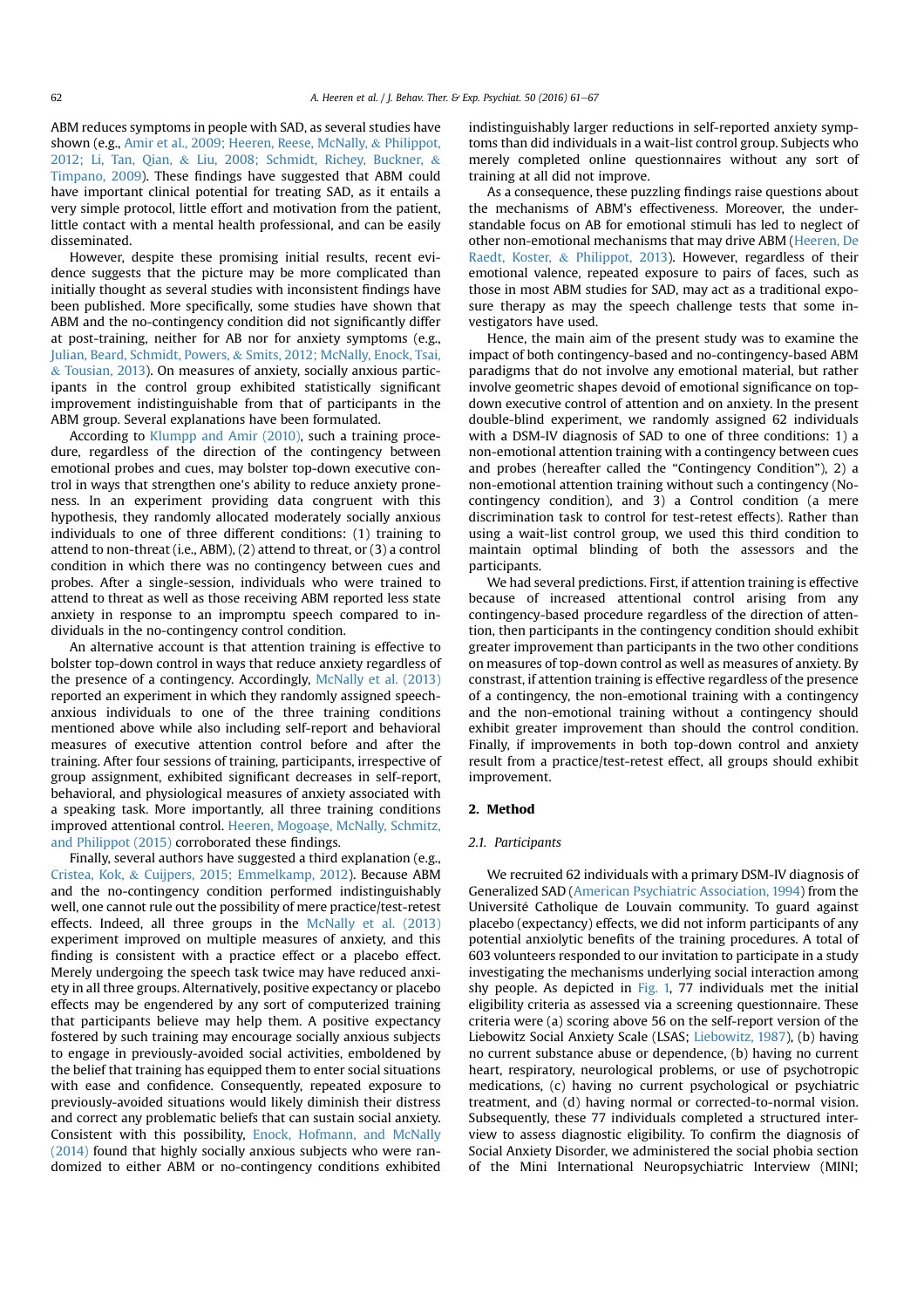

Fig. 1. Flowchart depicting passage of participants through the study. Note. Contingency, training with a contingency between non-emotional cues and probes; No contingency, training without contingency between non-emotional cues and probes; Control, a discrimination task to control for potential practice effect.

Lecrubier, Weiller, Bonora, Amorin, & Lépine, 1998). Of these 77 participants, 62 met the criteria for DSM-IV diagnosis of Social Anxiety Disorder and were included in the study. Their characteristics are listed in Table 1.

## 2.2. Measures

### 2.2.1. Questionnaires

Participants were screened via the self-report version of the LSAS (Liebowitz, 1987), and they also completed the Trait Anxiety Inventory (STAI-T; Spielberger, Gorsuch, Lushene, Vagg, & Jacobs,

1983), the Beck Depression Inventory (BDI-II; Beck, Steer, & Brown, 1996), and the short version of the Personal Report of Confidence as a Speaker scale (PRCS; Hook, Smith, & Valentiner, 2008) prior to beginning the experiment. The LSAS is a 24-item scale that measures anxiety and avoidance of social interactions and performance situations. The STAI-T is a 20-item self-report questionnaire assessing anxiety proneness. The BDI-II is a 21-item self-report measure of symptoms of depression. The PRCS is a 12 item self-report measure of public speaking fear. We used the validated French versions of these scales (LSAS, Heeren, Maurage, et al., 2012; BDI-II, Beck, Steer, & Brown, 1998; STAI-T, Bruchon-

| Table 1 |                                                                                         |  |  |
|---------|-----------------------------------------------------------------------------------------|--|--|
|         | Participants' characteristics as a function of training allocation (SD in parentheses). |  |  |

|                    | Contingency ( $n = 21$ ) | No-contingency ( $n = 20$ ) | Control $(n = 21)$ | F or $\gamma^2$   |      |
|--------------------|--------------------------|-----------------------------|--------------------|-------------------|------|
| Age                | 21.19(2.45)              | 22.45 (6.34)                | 23.52 (7.92)       | 0.79 <sup>a</sup> | 0.46 |
| %Female            | 86%                      | 89%                         | 85%                | 1.17 <sup>b</sup> | 0.56 |
| Years of education | 9.05(2.60)               | 10.45(3.73)                 | 8.95(2.69)         | 0.46 <sup>a</sup> | 0.24 |
| BDI-II             | 16.86 (8.82)             | 14.20 (11.67)               | 16.71 (6.80)       | 0.53 <sup>a</sup> | 0.59 |
| STAI-T             | 51.14 (9.63)             | 49.75 (11.55)               | 52.76 (8.89)       | 0.46 <sup>a</sup> | 0.63 |
| <b>PRCS</b>        | 8.40(2.13)               | 8.18(2.31)                  | 8.95(2.30)         | 0.67 <sup>a</sup> | 0.52 |
| <b>LSAS</b>        | 67.76 (9.54)             | 70.80 (13.18)               | 68.61 (10.51)      | 0.40 <sup>a</sup> | 0.67 |
|                    |                          |                             |                    |                   |      |

Note. Contingency, training with a contingency between non-emotional cues and probes; No-contingency, training without contingency between non-emotional cues and probes; Control, a discrimination task to control for potential practice effect; BDI-II, Beck Depression Inventory-II; STAI-T, Spielberger State-Trait Anxiety Inventory-Trait; PRCS, Personal Report of Confidence as a Speaker scale; LSAS, Liebowitz Social Anxiety Scale. Education level was assessed according to the number of years of education completed after finishing primary school.

Value for  $F(2, 59)$ .

<sup>b</sup> Value for  $\chi^2(2, N = 62)$ .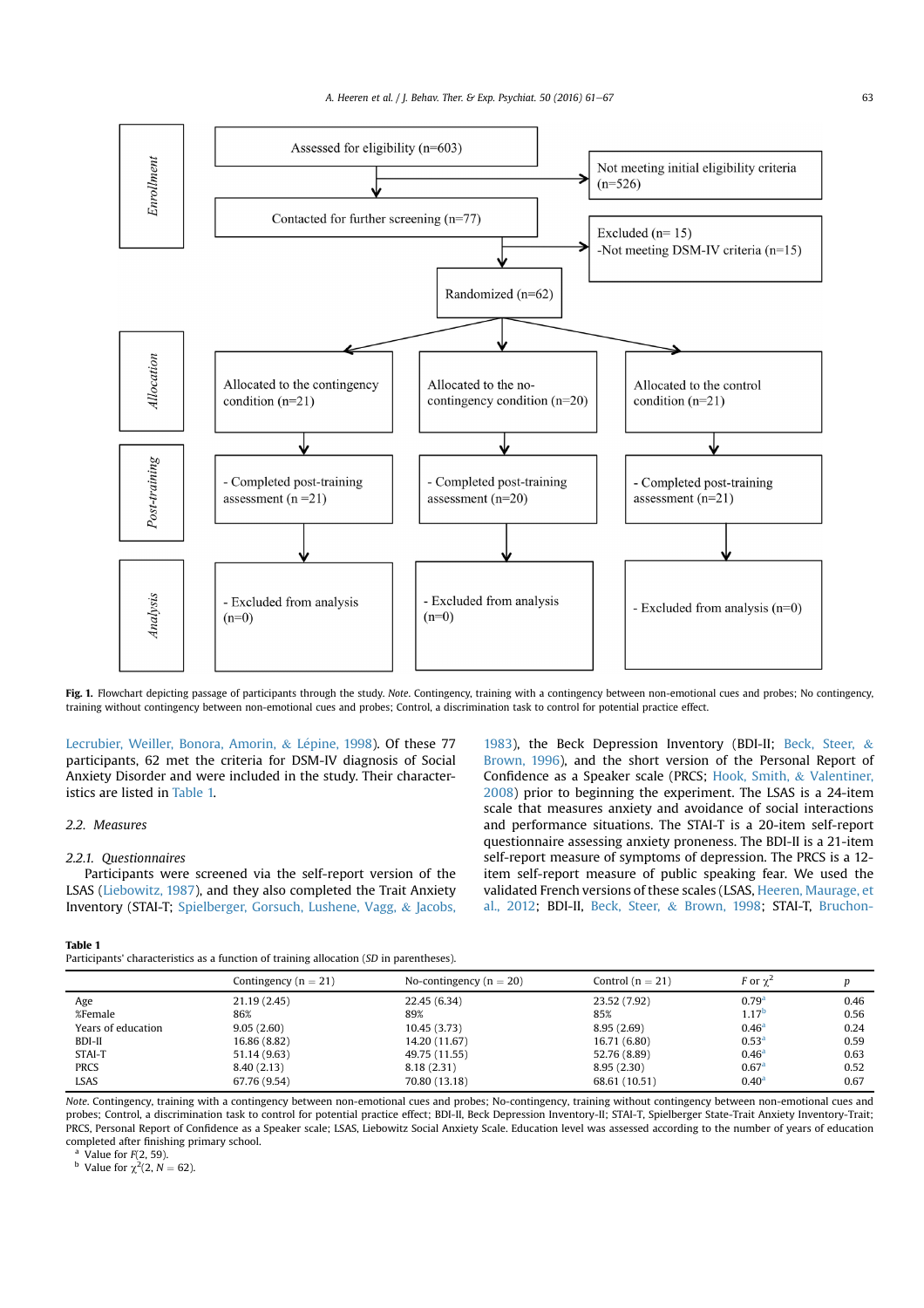Schweitzer & Paulhan, 1983; PRCS, Heeren, Ceschi, Valentiner, Dethier, & Philippot, 2013).

### 2.2.2. Measures of top-down control

We assessed top-down control using the Backward Digit Span Task (BDST) from the WAIS-IV (Wechsler, 2009). A list of numbers was read out loud at the rate of one per second. Participants were instructed to recall the items in the reverse of the presented order. The test begins with two or three numbers, increasing until the participants committed errors (with a maximum of eight numbers). Each level of item includes two trials with a score ranging from zero (no correct recall), one (one correct recall) to two (two correct recalls). The total score thus ranges from 0 to 16. Two lists of items were counterbalanced between times of assessment.

## 2.2.3. Speech task

We administered a speech task to assess self-report and behavioral measures of anxiety at baseline and post-training. Participants were informed that they would have to make a 2-min speech concerning controversial topics widely discussed in the Belgian media, and that their performances would be video recorded. Two topics (i.e., euthanasia in children and the dissolution of the Belgian country through the separation of the Dutch-speaking from the French-speaking regions) were counterbalanced between times of assessment. Participants were given 2 min to prepare and a sheet of paper to write down their notes; however, they were told that they would not be allowed to use these notes during the speech. After participants had prepared their speech, they were directed to stand in front of a video camera. Just before the speech, the experimenter asked participants to rate, using the Subjective Units of Discomfort Scale (SUDS; Wolpe, 1958), their level of situational anxiety from 0 (not anxious) to 100 (extremely anxious). The participant then performed the speech while being video recorded. Two clinical psychologists, blind to training condition and time of assessment, used the Behavioral Assessment of Speech Anxiety (BASA; Mulac & Sherman, 1974) method to later rate the speech of the participants based on the video recordings. The BASA includes 18 molecular categories (e.g., having a clear voice, searching for the words), and the mean score of these categories has excellent concurrent validity with experts' ratings of speech anxiety (Mulac  $\&$ Sherman, 1974). Interrater reliability of the total score was high  $(r = .89, p < .001$  at baseline;  $r = .86, p < .001$  at post-training). Accordingly, we averaged the scores of the two raters. The same two raters assessed both the baseline and post-training speeches of a participant.

## 2.3. Attention training

We used a modified probe discrimination task to train attention. For all conditions, each trial began with a fixation-cross presented in the center of the screen for 500 ms. With the exception of the control condition, in the two training conditions, the fixation-cross was followed by a 500 ms-presentation of two similar grey-filtered geometric shapes (e.g., two grey squares), one appearing below the center of the screen, and the other appearing above the center of the screen. One of the two shapes had a white dot in the middle of it, whereas the other did not. The geometric stimuli were eight circles, eight triangles, eight squares, eight rectangles, eight ellipses, eight pentagons, eight hexagons, and eight diamonds. Illustrations of these stimuli are provided in Fig. 2 (part A). A probe then appeared (i.e., "E" or "F"), replacing one of the shapes. It remained on the screen until the participant indicated its identity by pressing the corresponding key. The inter-trial interval was 1500 ms.

Participants completed 512 trials in one block. In the contingency condition, the probe replaced the geometric shape with the white dot on 95% of the trials. In the No-contingency training, the probe replaced each shape on 50% of the trials (i.e., no contingency between cues and probes). In these two conditions, each of the 64 pairs of geometric shapes appeared four times, in positions that represented all combinations of the locations and probe types. This procedure was repeated two times (i.e.,  $512 = 64$  stimuli  $\times$  2 positions  $\times$  2 letters  $\times$  2 repetitions).

In the control condition, participants also completed 512 trials in one block. However, they saw a fixation cross for 500 ms followed by a blank white screen for 500 ms, and then a probe (i.e., "E" or "F") appeared to the top (or the bottom) of the center screen. The inter-trial interval was also 1500 ms. On each trial, their task was simply push a key to indicate whether an E or an F was present. Hence, instead of seeing a pair of geometric shapes, they merely saw a blank screen before indicating the identity of the probe.

We used E-Prime 2 Professional<sup>®</sup> (Psychology Software Tools, Pittsburgh, PA, USA) to program the task, and we ran it on a Windows XP computer with a 75 Hz, 19-inch color monitor. Participants were instructed to indicate whether the probe was an E or an F by pressing the corresponding button on the keyboard with a finger of their dominant hand.

## 2.4. Procedure

Participants were randomly assigned to one of the three conditions via a computerized randomization system. The participants and the experimenters were blind to condition. Each participant was tested individually in a quiet room. Participants first performed the BDST and the speech task. For each time point, the order of the administration of these two measurements was counterbalanced across participants. For the speech task, two different topics were counterbalanced between times of assessment. Participants were assigned to one of the two topics for the first speech (and always to the other topic for the second speech). Next, participants completed the training session, lasting about 30 min. After the training, participants completed the second BDST and the second speech task. All participants provided their written informed consent. The study was approved by the Ethical Committee of the Medical School and conducted according to the Declaration of Helsinki. Participants were debriefed at the end of the experiment and received compensation (5 euros and a lottery ticket).

#### 3. Results

## 3.1. Power analysis

An a priori power analysis was conducted to determine the appropriate total sample size for testing hypotheses concerning the primary outcome variables. Based upon recent meta-analysis on the benefits of ABM on anxiety among anxious individuals (e.g., Linetzky, Pergamin-Hight, Pine, & Bar-Haim, 2015), we expected a small-to-medium effect size of  $d = 0.42$  (Cohen, 1988). Setting  $\alpha$  at .05, power  $(1 - \beta)$  at .80, and expecting a conservative correlation of  $\rho$  = .50 between repeated measurements, the power analysis (G\*Power 3.1.3; Faul, Erdfelder, Lang, & Buchner, 2007) indicated that a least 19 participants per group would yield an adequate power to detect a small-to-medium effect size. These results thus confirmed that the present study has enough statistical power to detect a small-to-medium effect size.

## 3.2. Group equivalence

As shown in Table 1, the groups did not differ at baseline on the STAI-Trait, BDI-II, PRCS, or LSAS, and were indistinguishable in terms of age, gender, and years of education.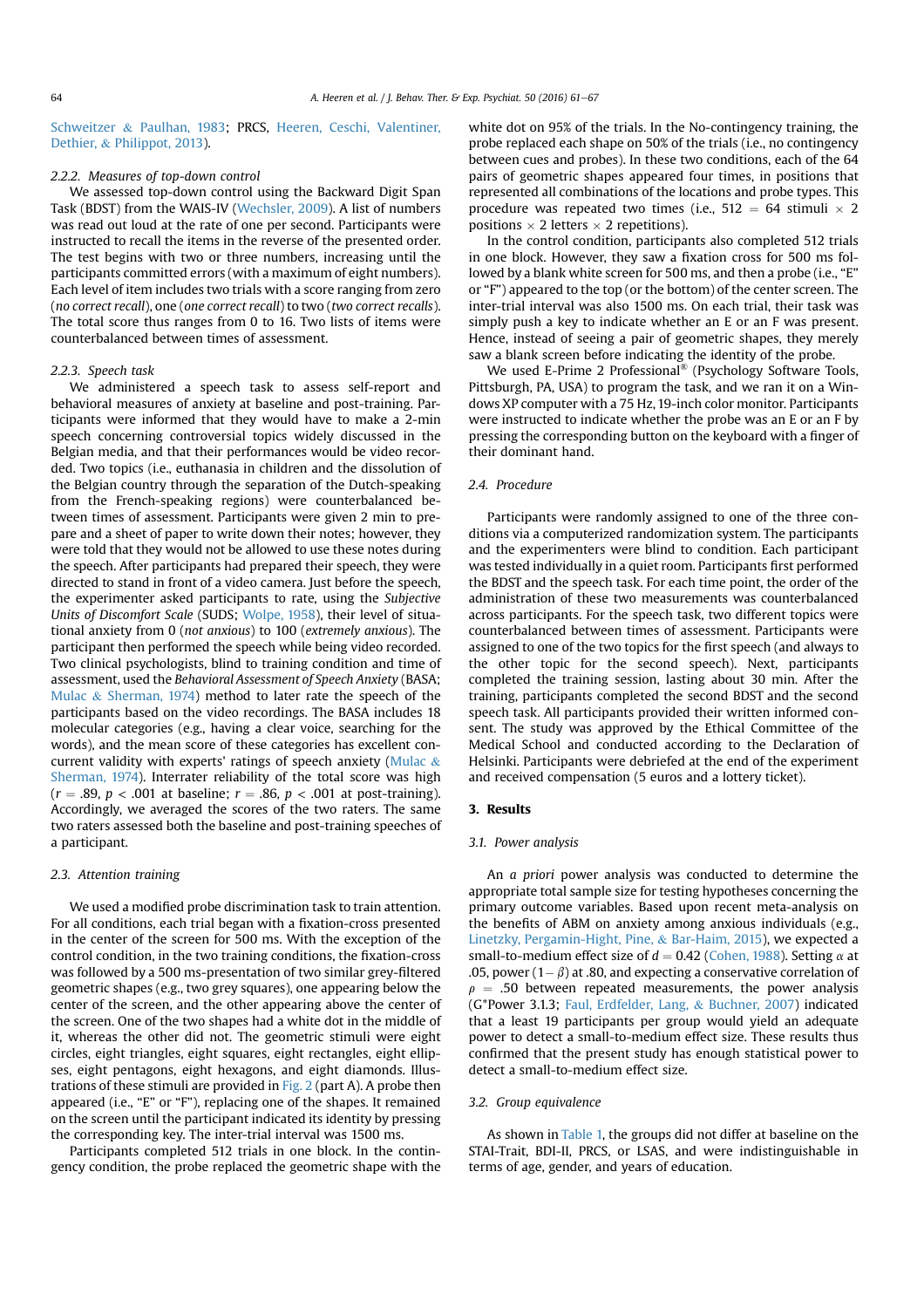

Fig. 2. Illustration of the Stimuli and Change in Outcome Measurements as a Function of Condition and Time. Note. (a) Illustration of the geometric shapes used in the experimental manipulation. (b) Scores for the Backward Digit Span Task. (c) Scores for the Subjective Units of Discomfort Scale. (d) Scores for the Behavioral Assessment of Speech Anxiety (mean of the two raters). Error bars represents standard errors of the mean. d, effect size (using pooled variance) indexing change from baseline to post-training using the Cohen's formula (1988) for paired *t*-tests;  $*$ ,  $p < .05$ ;  $**$ ,  $p < .01$  (within-condition paired *t*-tests).

## 3.3. Change in top-down control

We subjected participants' BSDT performances to a 3 (Condition) x 2 (Time: Baseline, post-training) ANOVA with repeated measurement on the second factor. The ANOVA revealed a main effect of *Time, F*(1, 59) = 25.08, *p* < .001,  $n_p^2$  = .30, but no significant *Time*  $\times$  *Condition* interaction, *F*(2, 59) = 1.53, *p* = .23,  $\eta_{\text{p}}^2$  = .05. As depicted in Fig. 2 (part B), all groups exhibited a small, but significant, improvement in their speech performance from baseline to post-training.

### 3.4. Change in emotional reactivity to speech task

For the SUDS and BASA data, we computed separate 3 (Condition) x 2 (Time: Baseline, post-training) ANOVAs with repeated measurement on the second factor. For the SUDS ratings, the ANOVA revealed a main effect of Time,  $F(1, 59) = 13.46$ ,  $p < .001$ ,  $m_{\rm p}^2$  = .19, but no significant *Time*  $\times$  *Condition* interaction, *F*(2, 59) = 0.46, p = .63,  $n_p^2$  = .02. For the BASA scores, again, the ANOVA revealed a main effect of *Time*,  $F(1, 59) = 21.21, p < .001, \eta_{\rm p}^2 = .26,$ but no significant Time  $\times$  Condition interaction, F(2, 59) = 0.13,  $p = .88$ ,  $\eta_{\rm p}^2 < .01$ . As depicted in Fig. 2 (parts C and, D, respectively), all groups exhibited a significant medium-sized decrease in both self-reported and behavioral measures of anxiety between the baseline and post-training speeches.

## 3.5. Complementary analyses

As several authors suggest (e.g., Heeren, Ceschi, et al., 2013; Klumpp & Amir, 2010), training-induced improvement in attention control may attenuate negative emotional reactivity to the post-training speech task. Accordingly, we computed Pearson correlation coefficients between the former (i.e., post-training minus baseline score) and latter variables (i.e., post-training minus baseline score) for both the SUDS and BASA measures and performance on the BDST. However, the correlations were neither significant for the SUDS  $[r(62) = -.22, p = .10]$  nor for the BASA  $[r(62) = .19, p = .14]$ .

## 4. Discussion

The main aim of the present study was to examine the anxiolytic effects of a visuospatial contingency between non-emotional cues and probes in socially anxious individuals. Irrespective of their group assignment, participants reported statistically significant reductions on self-report and behavioral measures of anxiety while delivering their speech at the post-training assessment relative to the baseline assessment. Furthermore, the three groups likewise reported statistically indistinguishable and significant improvement in top-down executive control over attention, as indexed by a working memory task.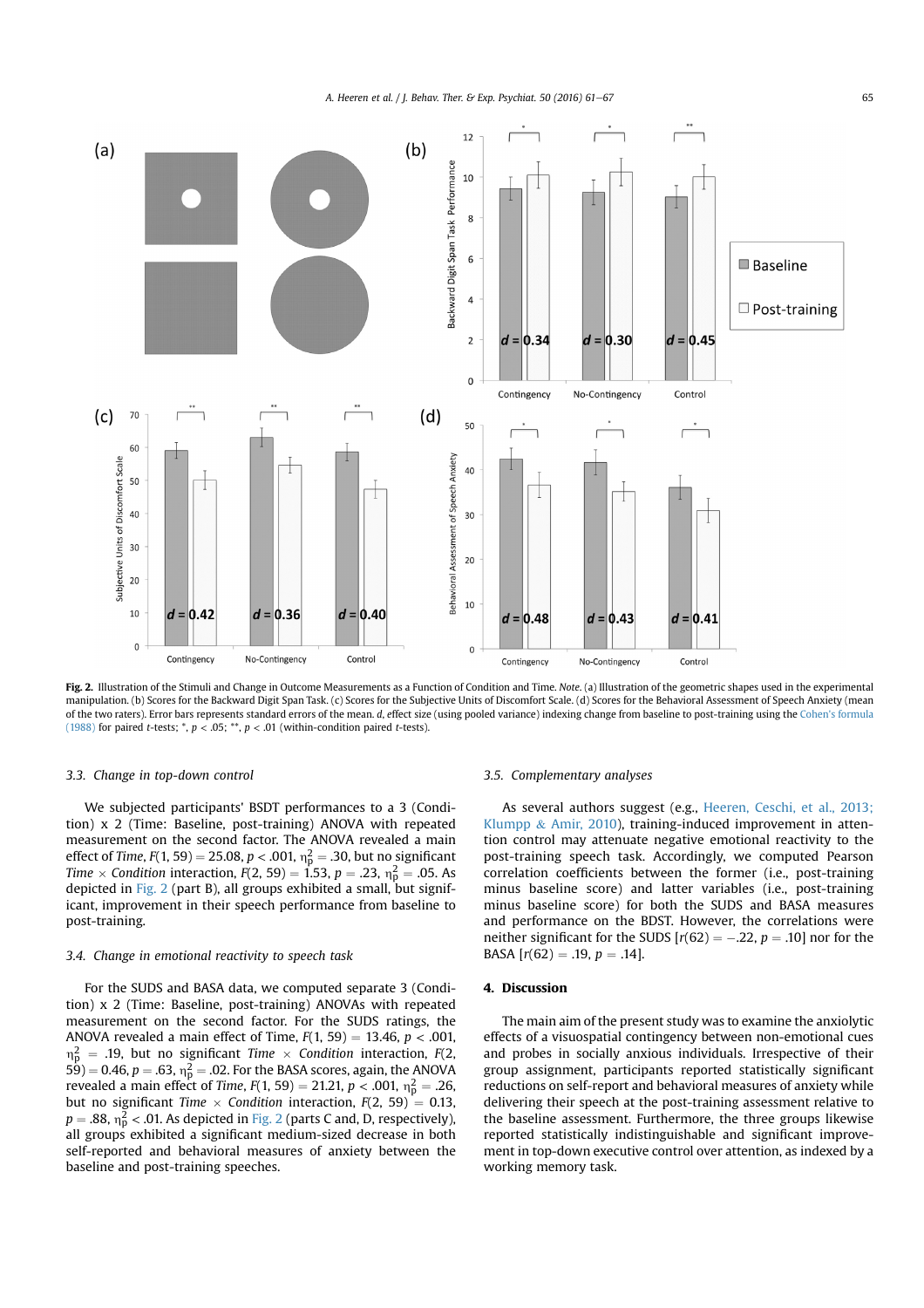Consequently, our findings are at odds with the hypothesis that the anxiolytic benefits resulting from ABM require a visuospatial contingency between non-emotional cues and probes. Yet ours are consistent with previous emotion-based ABM studies reporting that the no-contingency group just performed as well as the contingency group did in the improvement in self-report and behavioral measures of speech anxiety (e.g., Heeren, Mogoase, et al., 2015; McNally et al., 2013). Beneficial practice effects arising from the in vivo exposure of repeated videotaped speech task may explain pre-post improvements in anxiety and performance. However, Heeren, Mogoașe, et al. (2015), who used the identical speech challenge procedure, reported larger pre-post effect sizes after training subjects with the usual emotion-based modified probe task procedure (all ds > 1.20 for the SUDS; all ds >.60 for the BASA) than ours (see Fig. 2, parts C and D). Yet, while Heeren, Mogoase, et al. (2015) administered two training sessions, ours only included one.

Although the current findings suggest that the contingency procedure outperformed neither the no-contingency nor the control group, these procedures involve geometric shapes devoid of emotional significance. However, as we did not cross the presence/ absence of emotional material during the training, it remains difficult to generalize from the present findings to the usual emotion-based modified version of the dot probe task. Consequently, the critical next step would be to examine whether a contingency and no-contingency emotional versions of the ABM procedures outperform a credible additional condition controlling for practice effect. Although Enock et al. (2014) reported the superiority of both a contingency and no-contingency emotional versions of ABM procedures over a control group, their control condition was a wait-list group. Moreover, Enock et al. did not administer a speech task to subjects in their study. In contrast, the control group in the present study actually performed a discrimination task, albeit not a task one would expect would produce anxiolytic benefits. Moreover, both of Enock et al.'s training groups involved potentially anxiolytic exposure to disgust faces. Consequently, future studies should thus also attempt to identify whether repeated exposure to face-pairs without the inclusion of the other usual elements of dot-probe task (i.e., probe discrimination) would outperform both the contingency and no-contingency ABM procedures with and without emotional material. In the same vein, because Enock et al. (2014) did not include a speech performance in their experiment, future studies should explore whether the presence of speech task alongside ABM training would surpass the efficacy of ABM procedures without a speech.

Moreover, given that all groups exhibited indistinguishably significant improvement on the working memory task, the present findings are consistent with the hypothesis that the improvement from baseline to post-training may merely result from a practice effect. That should not come as a surprise; several neuropsychological studies have indeed shown that changes in attention and executive processes, such as those typically targeted by ABM, are likely to be affected by practice effects, specifically for an intervention involving a short test-retest period (for a recent metaanalysis, see Calamia, Markon, & Tranel, 2012). However, researchers from the field of neuropsychological rehabilitation have suggested that practice effects may have prognostic and treatment implications. For instance, in three clinical conditions (i.e., mild cognitive impairment; human immunodeficiency virus, Huntington's disease), practice effects predicted longer-term general cognitive functioning (Duff et al., 2007). Practice effects also predicted treatment response to memory training in older adults (Calero & Navarro, 2007; Duff, Beglinger, Moser, Schultz, & Paulsen, 2010). Unfortunately, to our best knowledge, such issues have never been explored in SAD.

Alternatively, one can argue there are at least two other explanations for our findings. First, because all groups exhibited improvements in the dependent variables, one might argue that a placebo or positive expectancy effect may explain the widespread improvement exhibited by all three groups. However, the absence of awareness from the participants regarding the potential anxiolytic nature of the current study tends to run counter to this interpretation. Second, others may wonder whether an overall promotion of top-down control, irrespective of training condition, may mitigate anxiety reactivity to a stressor (e.g., Heeren, De Raedt, et al., 2013). Indeed, this hypothesis makes sense in view of previous work demonstrating that higher-order cortical structures, such as the prefrontal cortex and its functionally related structures (e.g., anterior cingulate cortex), down-regulate emotion-relevant limbic structures (Miller & Cohen, 2001; Myers & Davis, 2007). Moreover, recent translational studies show that increasing the activity of this brain region by using neuromodulation may facilitate ABM efficiency (Clarke, Browning, Hammond, Notebaert, & MacLeod, 2014; Heeren, Baeken, Vanderhasselt, Philippot, & De Raedt, 2015). However, the absence of significant correlations between change in anxiety and working memory render this possibility unlikely. Furthermore, it is unlikely that merely discriminating between  $\ltimes$  E  $\gt$  and  $\ltimes$  F  $\gt$ , as performed by subjects randomized to the control condition, did strongly promote topdown control in such a way that it boosts the recruitment of prefrontal regions.

In follow-up research several issues require further examination. First, it remains unclear whether training to increase attentional control in the service of helping anxious people is best achieved in an emotional context. For example, the subjects of Klumpp and Amir (2010) exhibited improvement on anxiety measures regardless of whether they were trained to attend toward or away from threat cues. Hence, improvements in attentional control in their study were achieved in the presence of threatening facial stimuli. This was not the case in the present study where training occurred in the presence of geometric shapes, not faces displaying emotional expressions. Relevant to this issue, neuroimaging studies have demonstrated that higher level of attention control often relate to lower activation of emotion-relevant limbic structures in the presence of an emotional context (e.g., for a review, see Pessoa, Oliveira, & Pereira, 2013). Yet, merely training executive attention (without any emotional context) decreased anxiety in highly anxious individuals (Bomyea & Amir, 2011). Likewise, highly anxious individuals exhibit impoverished attention control in the absence of emotional material (e.g., Bishop, 2009; Peschard  $\&$ Phillippot, in press). Future studies should thus further delineate when training to optimize attentional control requires doing so in the presence of emotional stimuli.

Second, we did not assess AB in the current study as we wanted to avoid exposing subjects to facial threat stimuli, thereby masking the purpose of the study as well as preventing any exposure to threat cues (other than the speech itself). Accordingly, it would be useful to replicate our procedure by assessing AB for threat before and after training. Third, although our sample size had adequate power to detect small-to-medium effect sizes, one cannot exclude the possibility that some analyses would require a larger sample size. However, neither the p-values nor the effect sizes associated with our non-significant effects even approached statistical significance. Moreover, it should be noted that a complementary power analysis indicated that a total sample size of at least 969 participants would be required to yield enough power to detect a small effect size (i.e.,  $d = .10$ ) in the present study. However, such small effect sizes have no clinical relevance.

Finally, it would be desirable not only to assess AB before and after training, but include multiple training sessions, and hence a